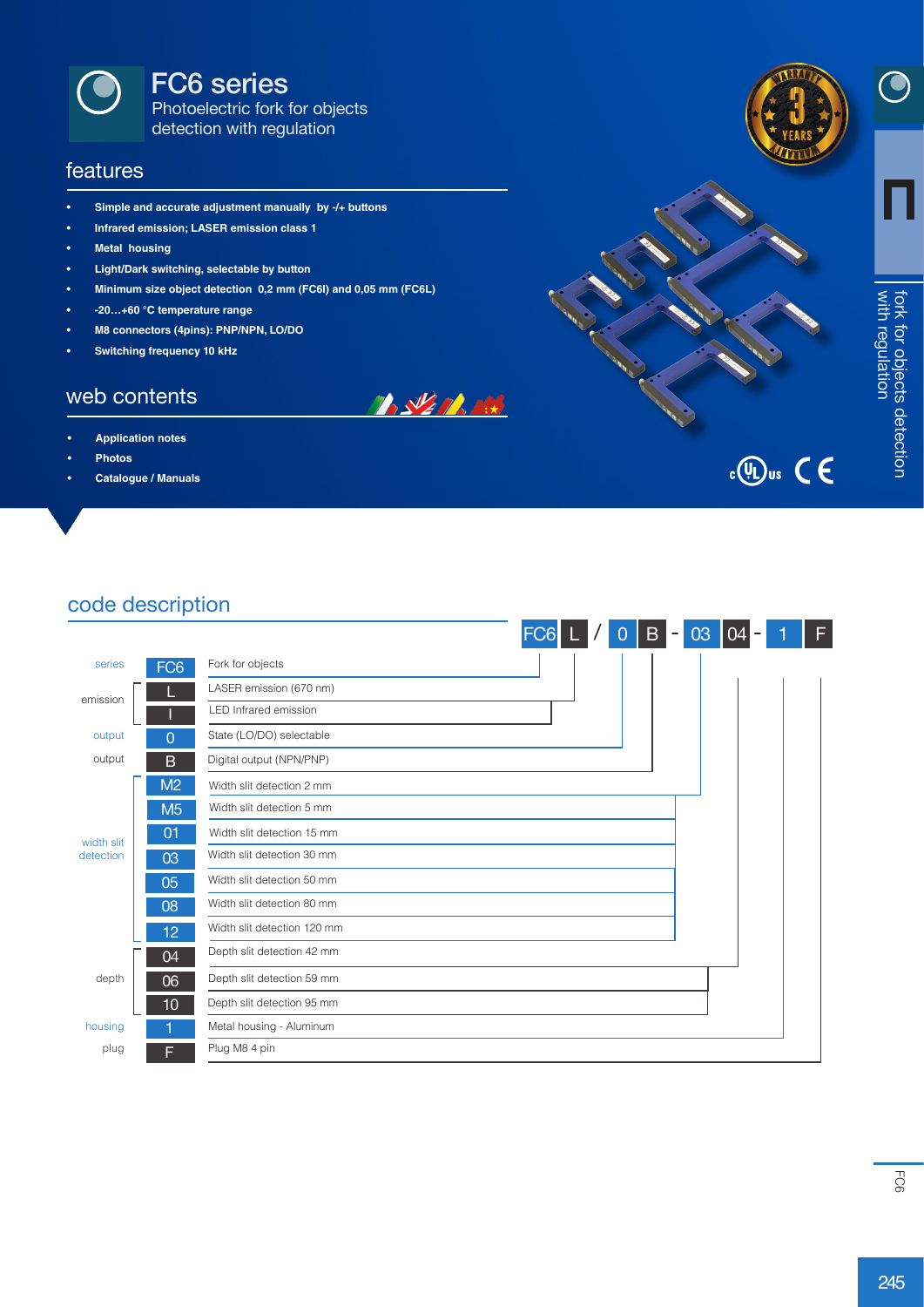## available models

| supply   | installation | width (mm)     | depth (mm) | FC6I, NPN - PNP,<br>LO/DO selectable | FC6L, NPN - PNP,<br>LO/DO selectable |
|----------|--------------|----------------|------------|--------------------------------------|--------------------------------------|
|          | M8 4 pins    | $\overline{c}$ | 42         | FC6I/0B-M204-1F                      | FC6L/0B-M204-1F                      |
|          |              |                | 59         | FC6I/0B-M206-1F                      | FC6L/0B-M206-1F                      |
|          |              |                | 95         | FC6I/0B-M210-1F                      | FC6L/0B-M210-1F                      |
|          |              | 5              | 42         | FC6I/0B-M504-1F                      | FC6L/0B-M504-1F                      |
|          |              |                | 59         | FC6I/0B-M506-1F                      | FC6L/0B-M506-1F                      |
|          |              |                | 95         | FC6I/0B-M510-1F                      | FC6L/0B-M510-1F                      |
|          |              | 15             | 42         | FC6I/0B-0104-1F                      | FC6L/0B-0104-1F                      |
|          |              |                | 59         | FC6I/0B-0106-1F                      | FC6L/0B-0106-1F                      |
|          |              |                | 95         | FC6I/0B-0110-1F                      | FC6L/0B-0110-1F                      |
|          |              |                | 42         | FC6I/0B-0304-1F                      | FC6L/0B-0304-1F                      |
| 1224 Vdc |              | 30             | 59         | FC6I/0B-0306-1F                      | FC6L/0B-0306-1F                      |
|          |              |                | 95         | FC6I/0B-0310-1F                      | FC6L/0B-0310-1F                      |
|          |              |                | 42         | FC6I/0B-0504-1F                      | FC6L/0B-0504-1F                      |
|          |              | 50             | 59         | FC6I/0B-0506-1F                      | FC6L/0B-0506-1F                      |
|          |              |                | 95         | FC6I/0B-0510-1F                      | FC6L/0B-0510-1F                      |
|          |              |                | 42         | FC6I/0B-0804-1F                      | FC6L/0B-0804-1F                      |
|          |              | 80<br>120      | 59         | FC6I/0B-0806-1F                      | FC6L/0B-0806-1F                      |
|          |              |                | 95         | FC6I/0B-0810-1F                      | FC6L/0B-0810-1F                      |
|          |              |                | 42         | FC6I/0B-1204-1F                      | FC6L/0B-1204-1F                      |
|          |              |                | 59         | FC6I/0B-1206-1F                      | FC6L/0B-1206-1F                      |
|          |              |                | 95         | FC6I/0B-1210-1F                      | FC6L/0B-1210-1F                      |

# technical specification

|                             | FC6L/**-**-**                                                | FC6I/** <sub>-**-</sub> ** |  |  |  |  |  |  |
|-----------------------------|--------------------------------------------------------------|----------------------------|--|--|--|--|--|--|
|                             | œ                                                            |                            |  |  |  |  |  |  |
| nominal sensing distance    | 2120 mm                                                      |                            |  |  |  |  |  |  |
| minimum detectable object   | $0.05$ mm                                                    | $0.2$ mm                   |  |  |  |  |  |  |
| emission                    | red LASER 670 nm,<br>modulated, class 1                      | infrared LED, modulated    |  |  |  |  |  |  |
| external ligth interference | 10,000 lux<br>(5,000 lux incandescent lamp)                  |                            |  |  |  |  |  |  |
| operating voltage           | 12  24 Vdc<br>(with protection against reverse polarity)     |                            |  |  |  |  |  |  |
| max ripple content          | 10%                                                          |                            |  |  |  |  |  |  |
| no-load supply current      | 40 mA                                                        |                            |  |  |  |  |  |  |
| load current                | 100 mA                                                       |                            |  |  |  |  |  |  |
| output voltage drop         | $\leq$ 2 V @ IL = 100 mA                                     |                            |  |  |  |  |  |  |
| switching frequency         | $10$ kHz                                                     |                            |  |  |  |  |  |  |
| power supply protections    | inverse-polarity protected<br>short-circuit output protected |                            |  |  |  |  |  |  |
| temperature range           | $-20$ + 50 °C                                                | $-20$ + 60 °C              |  |  |  |  |  |  |
| storage temperature         | $-30+80$ °C                                                  |                            |  |  |  |  |  |  |
| protection degree           | IP65 (EN60529)                                               |                            |  |  |  |  |  |  |
| housing material            | painted aluminium and polyamide/glass                        |                            |  |  |  |  |  |  |
| plug                        | M8 4 pin                                                     |                            |  |  |  |  |  |  |
| weight (approximate)        | 55128 g                                                      |                            |  |  |  |  |  |  |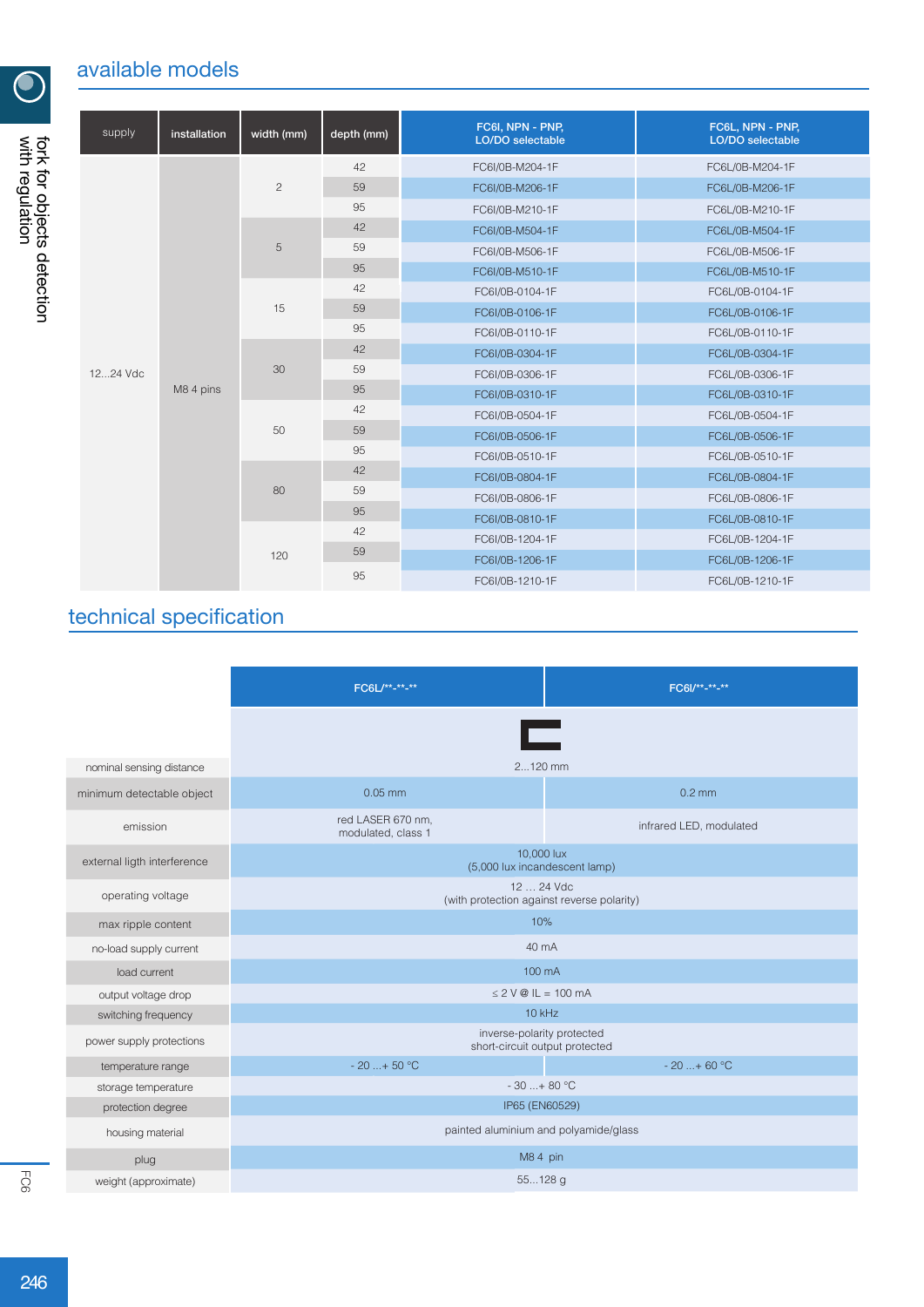## electrical diagrams of the connections

| PNP/NPN selectable output          |               |       |
|------------------------------------|---------------|-------|
| BN/1<br>$\oplus$<br><b>OUT NPN</b> |               |       |
| WH/2                               | BN            | brown |
|                                    | BU            | blue  |
| BK/4                               | $\mathsf{BK}$ | black |
|                                    | WH            | white |
| <b>OUT PNP</b>                     | $\mathsf{PK}$ | pink  |
| BU/3                               | GY            | gray  |
| ⊖                                  |               |       |

## plug

| M8 FC6L/**-**-** FC6I/**-**-**                                                       |  |
|--------------------------------------------------------------------------------------|--|
| OUT NPN - BK<br>OUT PNP - WH<br>$\overline{2}$<br>4<br>3<br>$(+)$ - BN<br>$(-) - BU$ |  |

with regulation

 $\bigcirc$ 

fork for objects detection

fork for objects detection<br>with regulation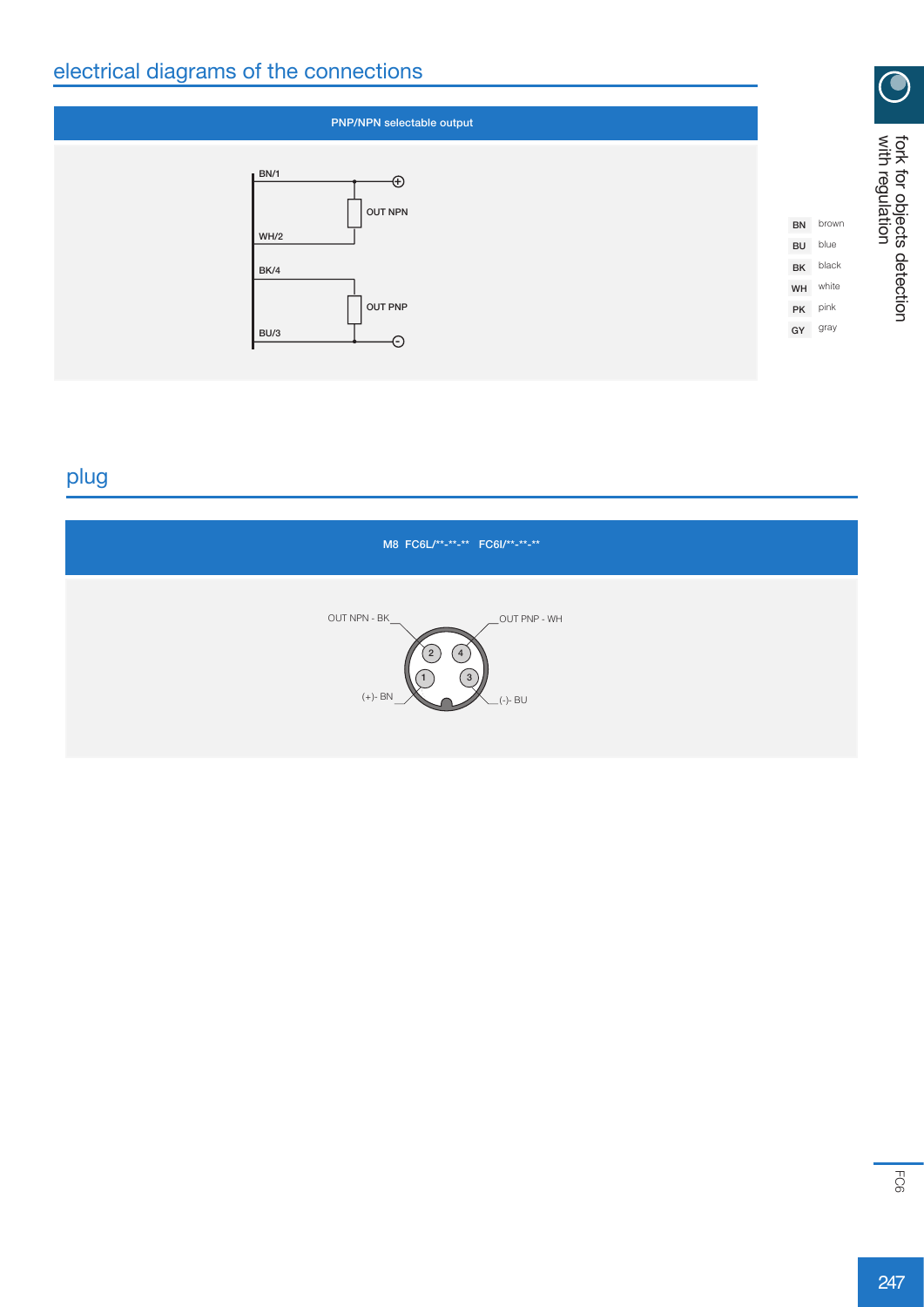$\overline{\mathbf{C}}$ 

#### FC6I width  $\leq 30$  mm

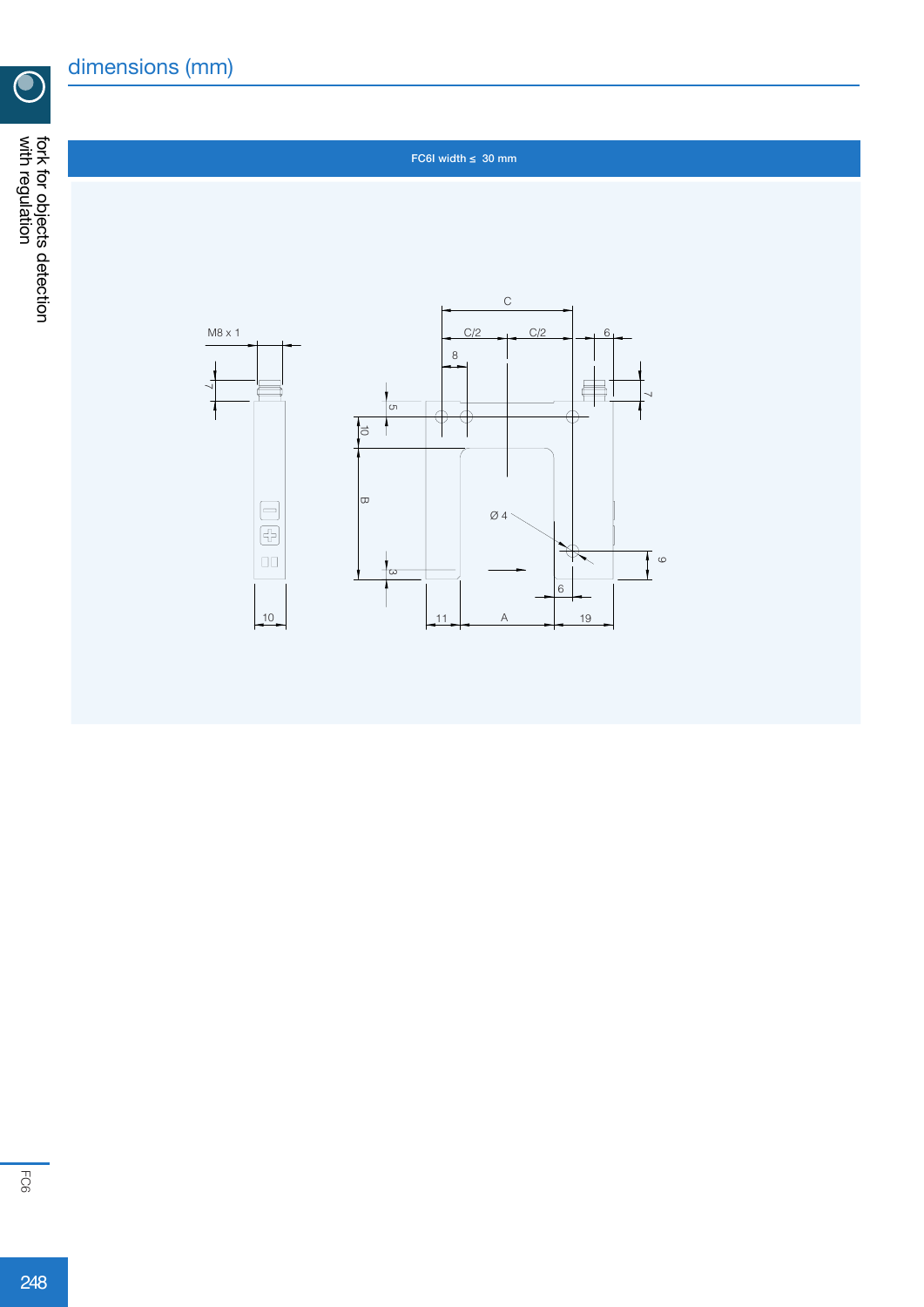$\ddagger$ 



FC6L width ≤ 30mm